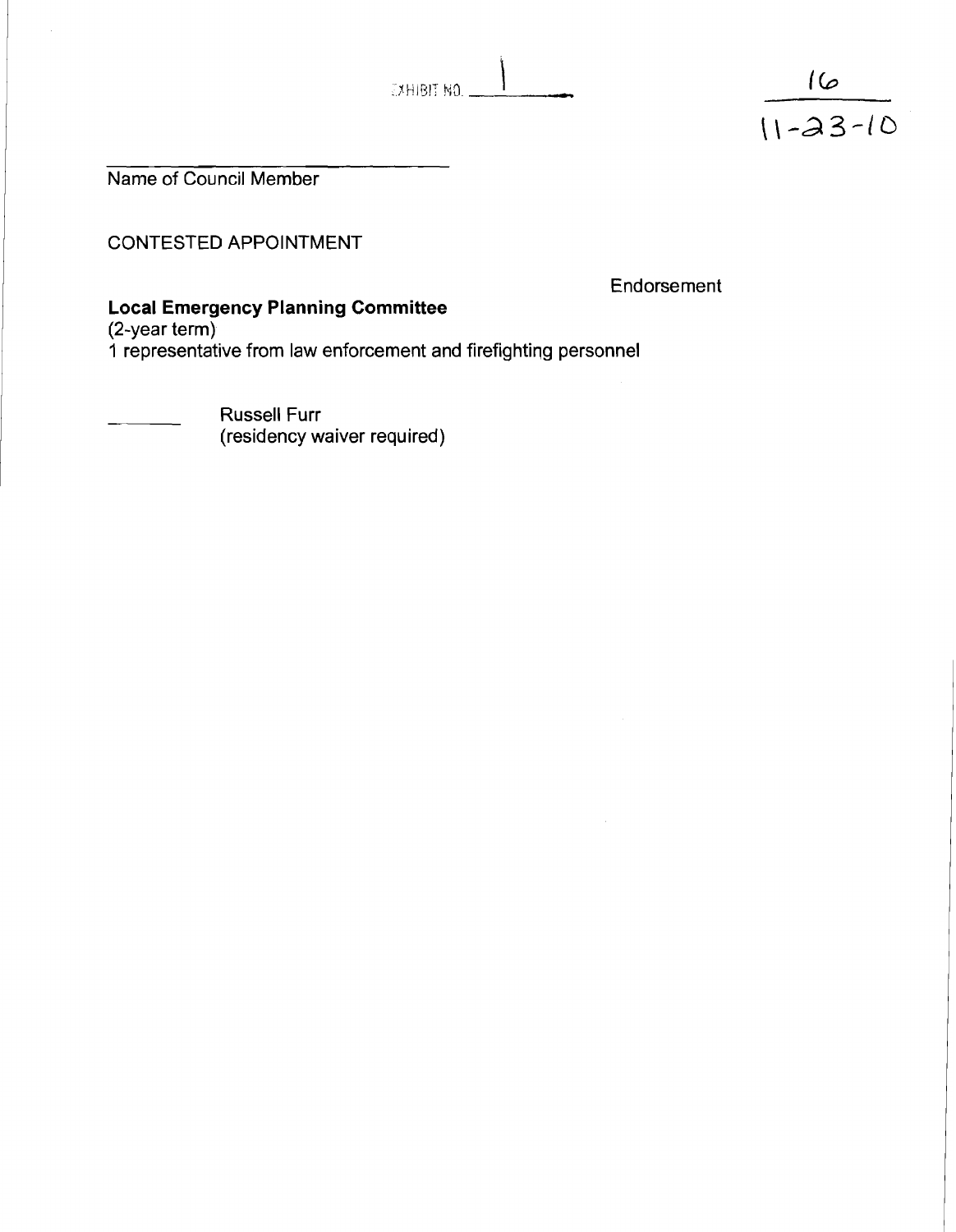

**Item #16** 

Name of Council Member

CONTESTED APPOINTMENT

Endorsement

## **Local Emergency Planning Committee**

(2-year term)

**1** representative from law enforcement and firefighting personnel



E Russell Furr Pepper, Ecuille, Donley, Krupicka, Hashes residency waiver required) <del>ที่ค</del>อด*จ*อ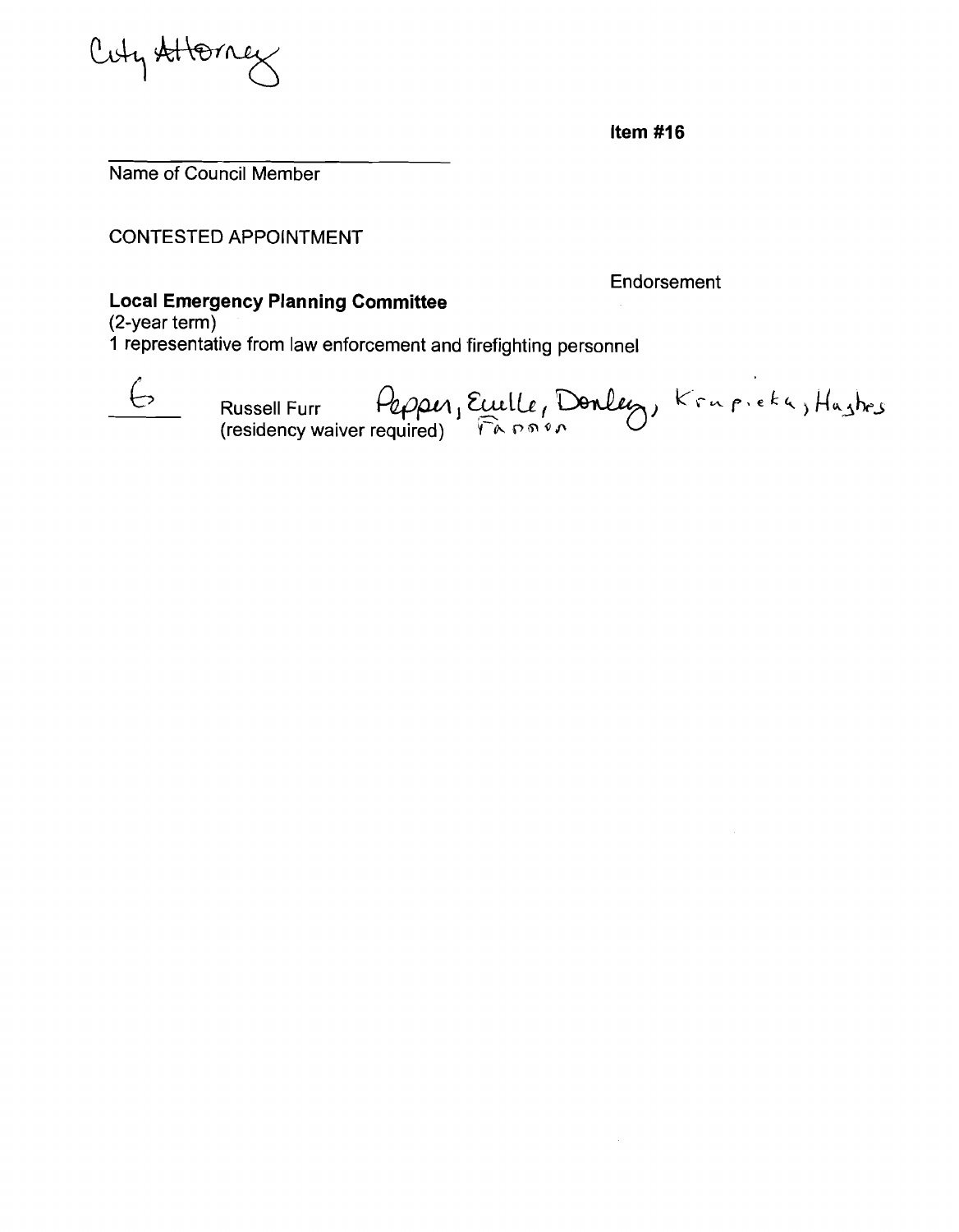Item  $#16$ 

# $E$ uille

Name of Council Member

#### CONTESTED APPOINTMENT

Endorsement

# **Local Emergency Planniqg Committee**

(2-year term) **1** representative from law enforcement and firefighting personnel



Russell Furr (residency waiver required)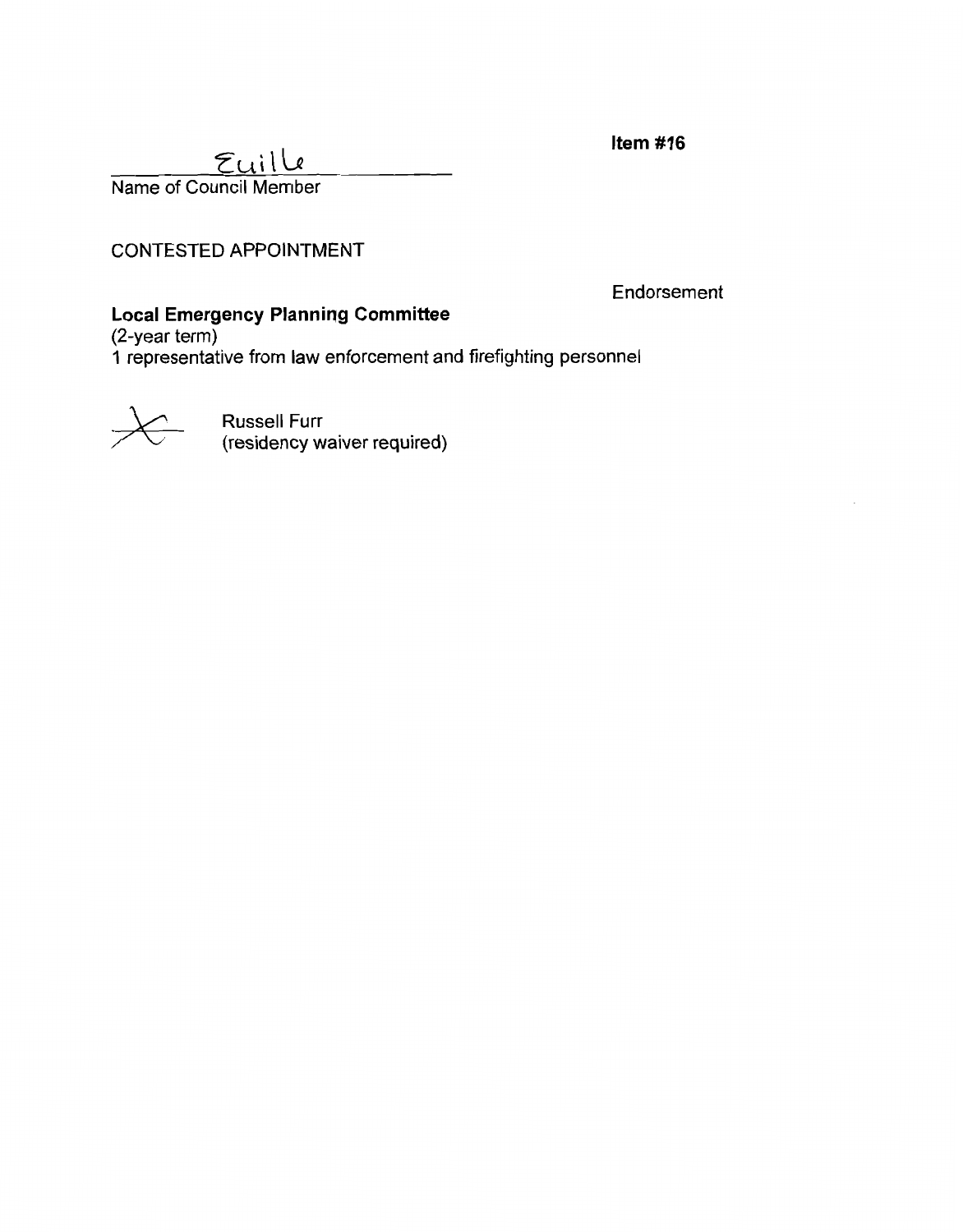$\frac{1}{N}$   $\frac{1}{N}$   $\frac{1}{N}$   $\frac{1}{N}$   $\frac{1}{N}$   $\frac{1}{N}$   $\frac{1}{N}$   $\frac{1}{N}$   $\frac{1}{N}$   $\frac{1}{N}$   $\frac{1}{N}$   $\frac{1}{N}$   $\frac{1}{N}$   $\frac{1}{N}$   $\frac{1}{N}$   $\frac{1}{N}$   $\frac{1}{N}$   $\frac{1}{N}$   $\frac{1}{N}$   $\frac{1}{N}$   $\frac{1}{N}$   $\frac{1}{N}$ 

CONTESTED APPOINTMENT

**Endorsement** 

#### **Local Emergency Planning Committee**

(2-year term) **1** representative from law enforcement and firefighting personnel

**July Russell Furr** (residency waiver required) Item #16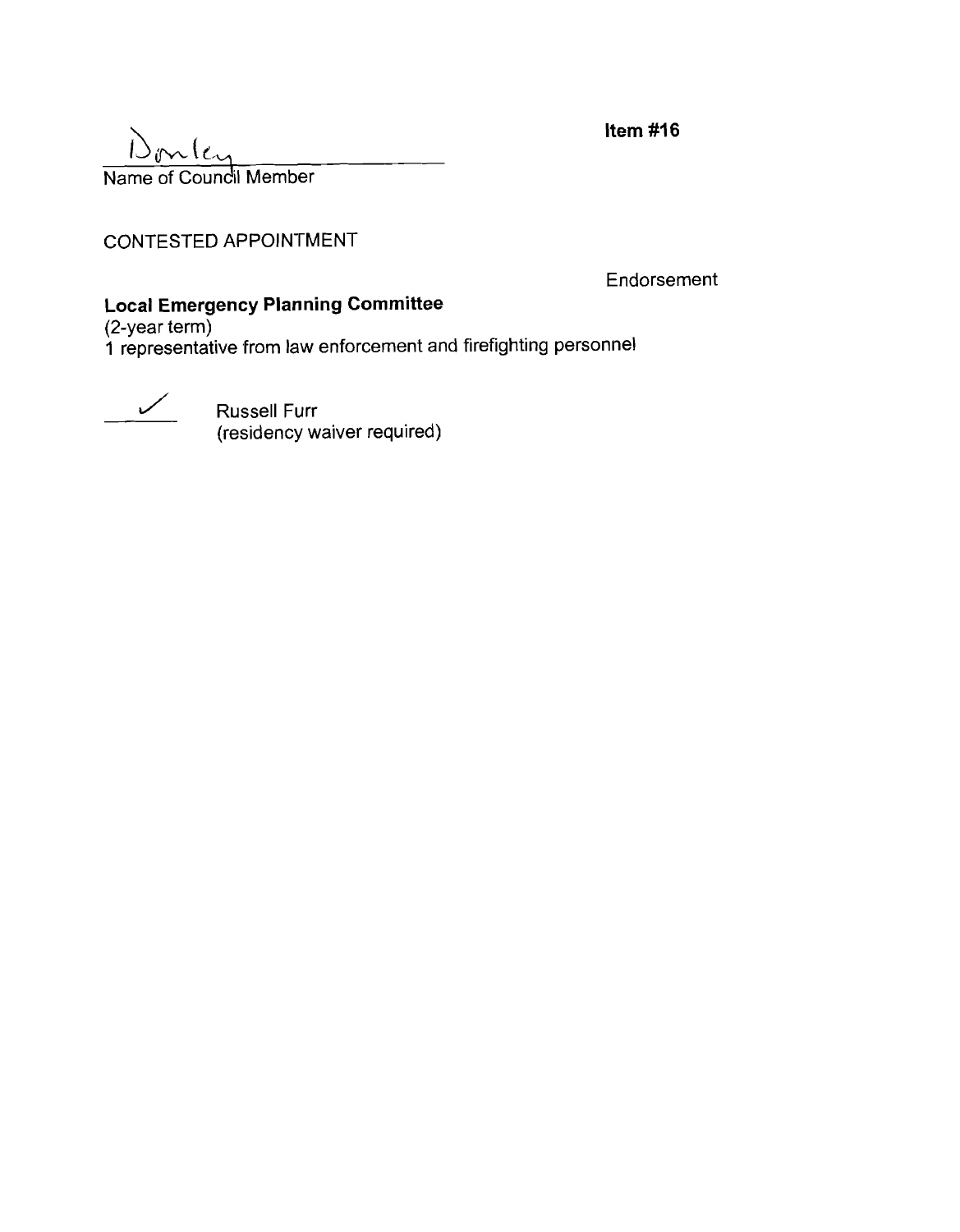| EXHIBIT NO. |  |  |  |
|-------------|--|--|--|

Jounculman tannon

Name of Council Member

## CONTESTED APPOINTMENT

Endorsement

#### **Local Emergency Planning Committee**

(2-year term)

i representative from law enforcement and firefighting personnel

Russell Furr (residency waiver required)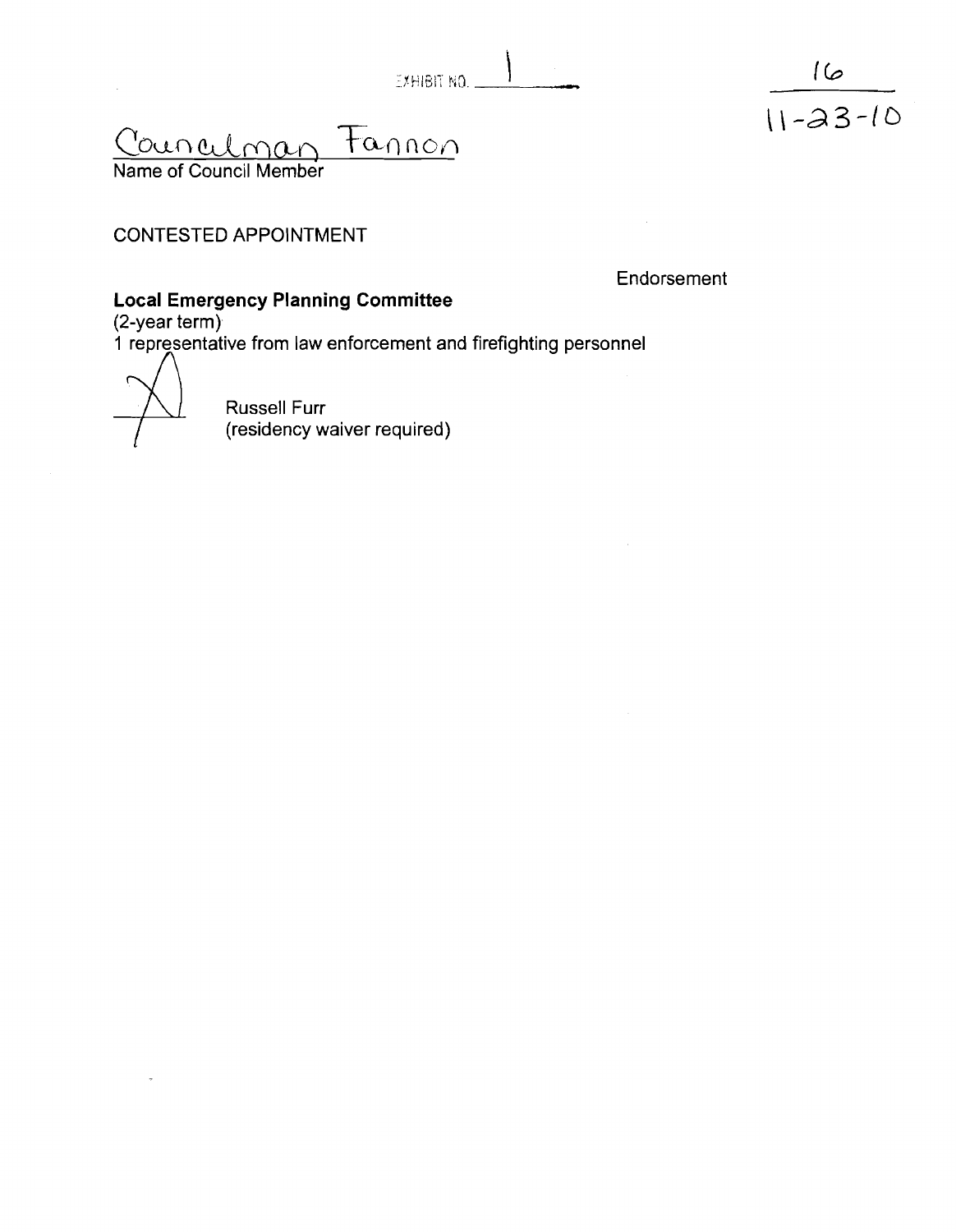EXHIBIT NO.

<u>Councilusoman Hughes</u>

Name of Council Member

# CONTESTED APPOINTMENT

Endorsement

 $\frac{16}{11-23-10}$ 

#### Local Emergency Planning Committee

(2-year term)

1 representative from law enforcement and firefighting personnel

 $\bar{L}$ 

**Russell Furr** (residency waiver required)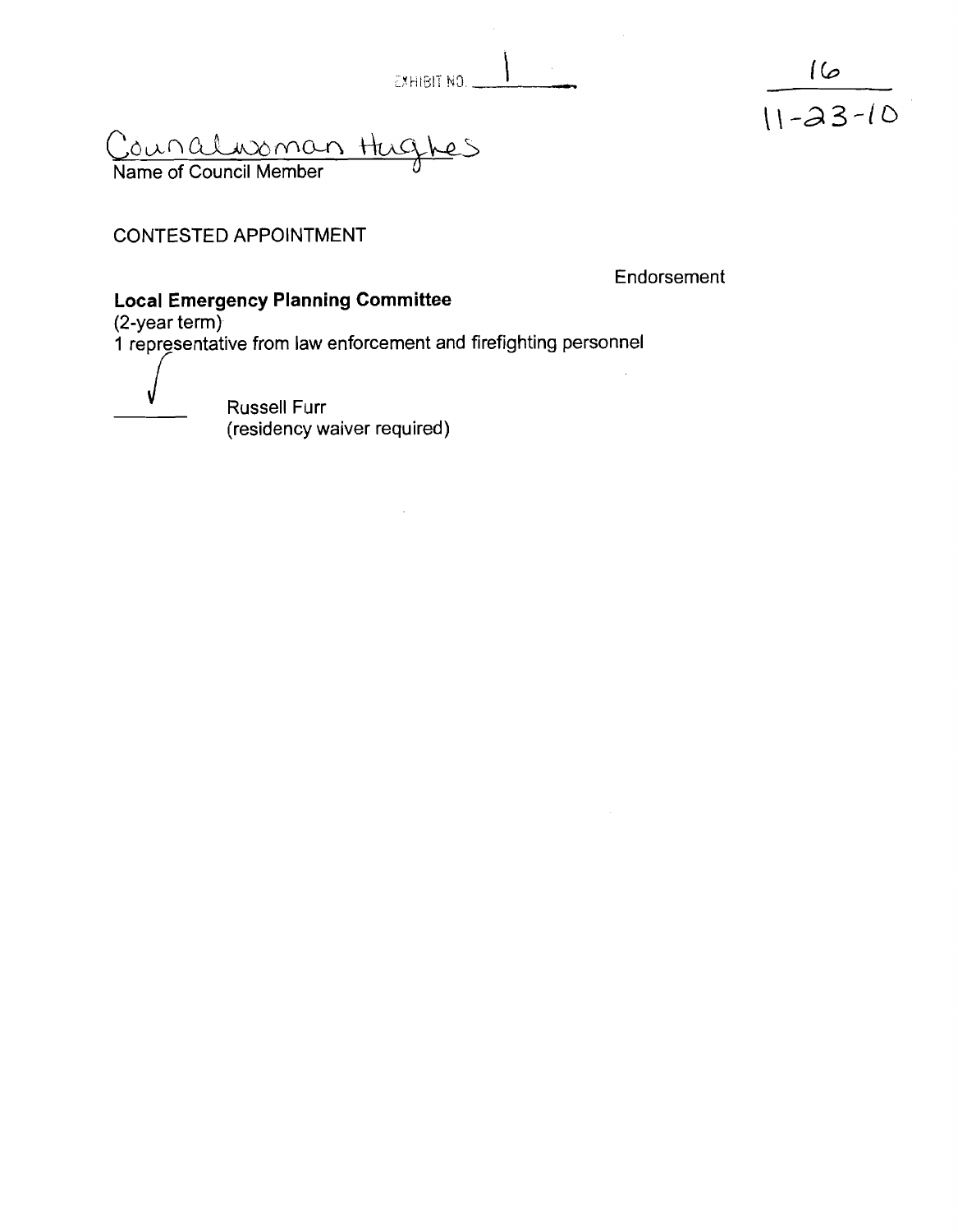$\mathbf{1}$ EXHIBIT NO.

<u>Counalman Kripicka</u>

Name of Council Member

# CONTESTED APPOINTMENT

Endorsement

# **Local Emergency Planning Committee**

(2-year term).

**1** representative from law enforcement and firefighting personnel



Russell Furr (residency waiver required)

 $\frac{16}{11-23-10}$